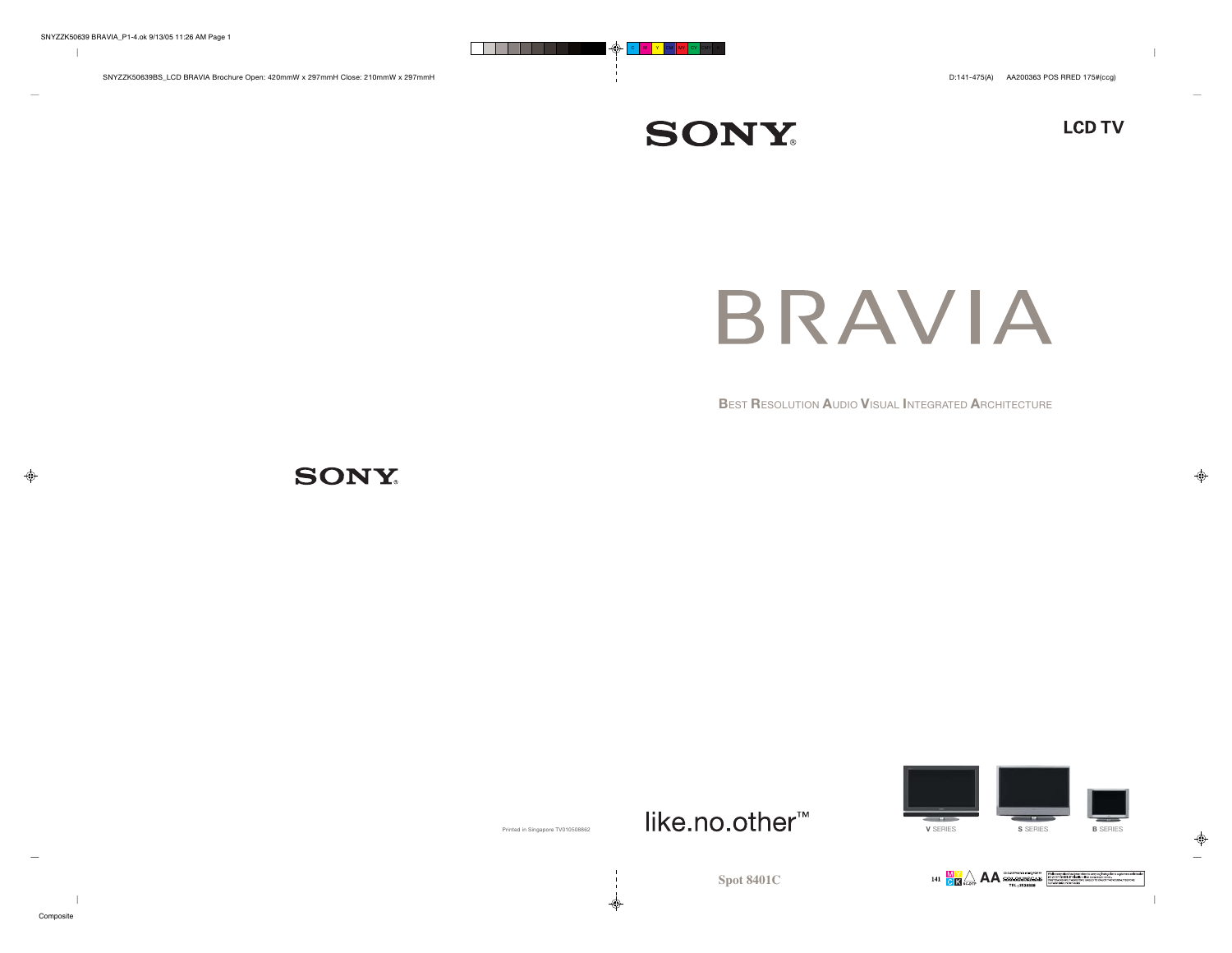$\parallel$ 

 $\sim$ 

 $\Rightarrow$ 

|                                                      | <b>S-SERIES</b>                                                           |                                   |                                          | <b>B-SERIES</b>                        |                      | <b>HT-SERIES</b>                                                                   |  |
|------------------------------------------------------|---------------------------------------------------------------------------|-----------------------------------|------------------------------------------|----------------------------------------|----------------------|------------------------------------------------------------------------------------|--|
|                                                      | <b>KLV-S32A10</b><br><b>KLV-S26A10</b>                                    | <b>KLV-S23A10</b>                 | <b>KLV-B20G10</b>                        | <b>KLV-B15G10</b>                      | MFM-HT95             | MFM-HT75W                                                                          |  |
|                                                      | 32"(16:9)<br>26'(16:9)                                                    | 23''(16:9)                        | $20^{\circ}(4:3)$                        | 15'(4:3)                               | 19'(5:4)             | 17'(15:9)                                                                          |  |
|                                                      | PAL-D/K, B/G, I, NTSC-M                                                   |                                   |                                          | PAL-D/K, B/G, I, NTSC-M                |                      | PAL, SECAM, NTSC (I, D/K, B/G, M)                                                  |  |
|                                                      | NTSC 3.58, NTSC 4.43, PAL, PAL 60, SECAM                                  |                                   | NTSC 3.58, NTSC 4.43, PAL, PAL 60, SECAM |                                        |                      | PAL. SECAM. NTSC 3.58. NTSC 4.43                                                   |  |
|                                                      | 1366 x 768                                                                |                                   |                                          | 640 x 480                              | 1280 x 1024          | 1280 x 768                                                                         |  |
|                                                      | 178°                                                                      |                                   | $\sim$                                   |                                        |                      | 170°                                                                               |  |
|                                                      | Wide Zoom / Normal / Full / Zoom                                          |                                   |                                          | $\sim$                                 | Normal / Full / 16:9 | Normal / Full / Wide Zoom / Zoon                                                   |  |
| 40"                                                  | CCFL                                                                      |                                   |                                          | CCFL                                   |                      |                                                                                    |  |
|                                                      | Vivid / Standard / Custom                                                 |                                   |                                          | Live / Personal / Movie                |                      | (PC Signal) : Game / Movie / PC / Auto                                             |  |
|                                                      | PIP (for Freeze Function)                                                 |                                   | PIP (for Freeze Function)                |                                        |                      | (Video Signal) : Vivid / Standard / ECO / Auto<br>PIP (Main - PC ; Sub - TV/Video) |  |
|                                                      | $3D-NR$                                                                   |                                   |                                          | $3D-NR$                                |                      | Yes                                                                                |  |
|                                                      | 480cd/m <sup>2</sup>                                                      | 500 <sub>cd</sub> /m <sup>2</sup> | $\hspace{0.1mm}-\hspace{0.1mm}$          |                                        |                      | 450cd/m <sup>2</sup>                                                               |  |
|                                                      | 1000:1                                                                    | 800:1                             |                                          | $\sim$                                 |                      | $\sim$                                                                             |  |
| <i>V</i> series                                      | 8ms                                                                       | 10ms                              | $\sim$                                   |                                        |                      | $\sim$                                                                             |  |
| 32"                                                  |                                                                           |                                   |                                          |                                        |                      |                                                                                    |  |
|                                                      | $10W \times 2$                                                            | $5W \times 2$                     | $3W \times 2$                            | $2W \times 2$                          |                      | 3W x 2 + 5W Subwoofer                                                              |  |
|                                                      | Dynamic / Standard / TruSurround / OFF<br>SRS TruSurround (In Sound Mode) |                                   |                                          | Natural / Dynamic / Off                |                      | Surround (SRS WOW / OFF)                                                           |  |
|                                                      | $\sim$                                                                    |                                   | $\sim$                                   |                                        |                      | $\sim$<br>$\sim$                                                                   |  |
|                                                      | Yes                                                                       |                                   |                                          | Yes                                    |                      | $\sim$                                                                             |  |
| 26"                                                  |                                                                           |                                   |                                          |                                        |                      |                                                                                    |  |
|                                                      | Component / Audio In x 2                                                  |                                   |                                          | Component / Audio In x 1               |                      | Component / Audio In x 1                                                           |  |
|                                                      | S-Video / Composite / Audio In x 3                                        |                                   |                                          | S-Video x 1 / Composite / Audio In x 2 |                      | S-Video / Composite / Audio In x 1                                                 |  |
|                                                      | Composite / Audio Out (Variable) x 1                                      |                                   |                                          | Headphone Out x 1                      |                      | Headphone Out                                                                      |  |
|                                                      | Headphone Out x 1<br>HD15-PC Input                                        |                                   |                                          | Audio Out                              |                      | $DVI+D \ln x 1$<br>HD15-PC Input                                                   |  |
|                                                      | PC Audio Input                                                            |                                   |                                          |                                        |                      |                                                                                    |  |
|                                                      |                                                                           |                                   |                                          |                                        |                      |                                                                                    |  |
|                                                      |                                                                           |                                   |                                          |                                        |                      |                                                                                    |  |
|                                                      |                                                                           |                                   |                                          |                                        |                      |                                                                                    |  |
|                                                      |                                                                           |                                   |                                          |                                        |                      |                                                                                    |  |
| BRAVIA                                               | Yes                                                                       |                                   | Yes                                      |                                        |                      | Yes                                                                                |  |
|                                                      | Yes                                                                       |                                   |                                          | Yes                                    |                      | Yes                                                                                |  |
|                                                      | Yes<br>Yes                                                                |                                   |                                          | Yes<br>$\sim$                          |                      | Yes<br>$\sim$                                                                      |  |
|                                                      | Yes                                                                       |                                   |                                          | $\sim$                                 |                      | $\sim$                                                                             |  |
|                                                      | Yes (Auto-detect)                                                         |                                   |                                          | Yes (Auto-detect)                      |                      |                                                                                    |  |
|                                                      | English / Arabic / Chinese (Simplified)                                   |                                   | English / Arabic / Chinese (Simplified)  |                                        |                      | English / Chinese                                                                  |  |
| BEST RESOLUTION AUDIO VISUAL INTEGRATED ARCHITECTURE | 30° Horizontal                                                            |                                   | $\sim$                                   |                                        |                      |                                                                                    |  |
|                                                      | 3° Front, 8° Back                                                         |                                   |                                          | 10° Back                               |                      | 20° Back                                                                           |  |
|                                                      | AC 110-240V 50/60Hz                                                       |                                   |                                          | AC 110-240V 50/60Hz                    |                      | AC 100-240V, 50/60Hz                                                               |  |
|                                                      | 170W<br>110W                                                              | 95W                               | 65W                                      | 50W                                    | 74W                  | 68W                                                                                |  |
|                                                      | 792 x 608 x 309<br>658 x 517 x 309                                        | 566 x 448 x 218                   | 580 x 459 x 235                          | 445 x 364 x 190                        | 467 x 437 x 185      | 450 x 354 x 176                                                                    |  |
|                                                      | 792 x 564 x 99<br>658 x 474 x 90                                          | 566 x 411 x 89                    | 580 x 423 x 101                          | 445 x 331 x 93                         |                      |                                                                                    |  |
|                                                      | 20.5kg<br>16.9kg                                                          | 12.7kg                            | 8.5kg                                    | 4.8kg                                  | 7.8kg                | 6.3kg                                                                              |  |
|                                                      | 16.7kg<br>12.8kg                                                          | 9.1kg                             | 7kg                                      | 4.3kg                                  |                      |                                                                                    |  |
|                                                      | RM-GA003                                                                  |                                   | RM-Y1108                                 |                                        |                      | RM-334                                                                             |  |
| <i>B</i> series                                      | $2 \times AA$                                                             |                                   |                                          | $2 \times AA$                          |                      | $2 \times AAA$                                                                     |  |
|                                                      | $\mathbf{1}$                                                              |                                   | $\sim$                                   |                                        |                      | $\sim$                                                                             |  |
|                                                      | $\overline{1}$                                                            |                                   | $\sim$                                   |                                        |                      | $\sim$                                                                             |  |
| 20"<br>15"                                           | $\overline{1}$                                                            |                                   | $\sim$                                   |                                        |                      | $\overline{1}$                                                                     |  |
|                                                      | $\mathbf{1}$<br>1                                                         |                                   |                                          | 1 (with AC Adaptor)                    |                      | $\overline{1}$<br>$\overline{1}$                                                   |  |
|                                                      |                                                                           |                                   |                                          |                                        |                      |                                                                                    |  |

 $\ddot{\Phi}$ 

 $\color{green}\bigoplus$ 

 $\sim$ 

 $\blacksquare$ 

 $\parallel$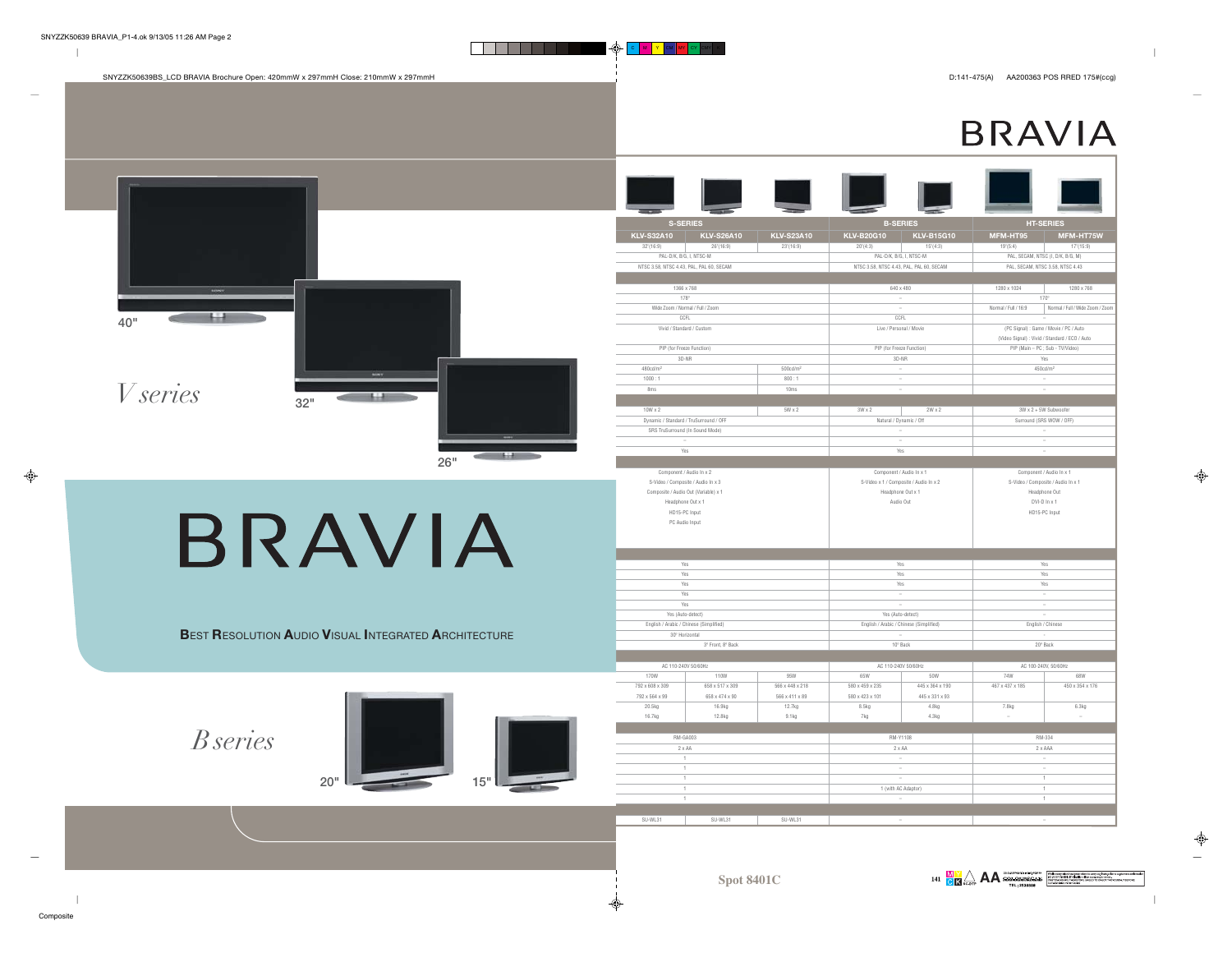$\overline{1}$ 

\_\_\_\_\_\_

C M <mark>Y CM MY</mark> CY CMY K

## **Specifications**

| <b>V-SERIES</b><br><b>KLV-V40A10</b><br><b>MODEL</b><br><b>KLV-V32A10</b><br><b>KLV-V26A10</b><br><b>KLV-S40A10</b><br>Clear Bright LCD Screen Size<br>40'(16:9)<br>40'(16:9)<br>32"(16:9)<br>26"(16:9)<br>PAL-D/K, B/G, I, NTSC-M<br>TV System<br>Colour System<br>NTSC 3.58, NTSC 4.43, PAL, PAL 60, SECAM<br><b>PICTURE</b><br>Display Resolution<br>1366 x 768<br>Viewing Angle<br>178°<br>Screen Format<br>Wide Zoom / Normal / Full / Zoom<br>WEGA Engine / WCG-CCFL<br>Picture Quality<br>Picture Mode<br>Vivid / Standard / Custom<br>Multi Picture<br>PAP (2-tuner / Freeze Function)<br><b>Noise Reduction</b><br>3D-NR<br>Brightness<br>500cd/m <sup>2</sup><br>1300:1<br>Contrast<br>Response Time<br>8ms<br><b>SOUND</b><br>Audio Output<br>$13W \times 2$<br>Sound Mode<br>Dynamic / Standard / Custom<br>Surround Mode<br>SRS TruSurround XT / Simulated / OFF<br>S-Master Digital Amplifier<br>Yes<br><b>BBE Digital</b><br>Yes<br><b>TERMINALS</b><br>Component / Audio In x 3<br>S-Video x 1, Composite / Audio In x 3<br>Composite / Audio Out (Variable / Fixed) x 1<br>Headphone Out x 1<br><b>HDMI</b> Input<br>HD15-PC Input<br>USB (Full Speed)<br>PC Audio Input<br><b>OTHER FEATURES</b><br>Eco / Power Saving Mode<br>Yes<br>Sleep Timer<br>Yes (with On-timer)<br>Teletext<br>Yes<br><b>WEGA Gate</b><br>Yes<br>Light Sensor<br>Yes<br>Cinema Drive<br>Yes<br>English / Arabic / Chinese (Traditional / Simplified)<br>OSD Language<br>Swivel<br>30° Horizontal<br>3° Front, 8° Back<br>Tilt<br><b>GENERAL</b><br>AC 110-240V 50/60Hz<br>Power Requirements<br>Power Consumption<br>265W<br>195W<br>145W<br>260W<br>1015 x 723 x 371<br>675 x 512 x 309<br>999 x 740 x 370<br>Dimensions (W x H x D) mm<br>with stand:<br>808 x 588 x 309<br>without stand:<br>1015 x 684 x 122<br>808 x 550 x 111<br>675 x 473 x 103<br>999 x 693 x 103<br>Weight<br>with stand:<br>33.4kg<br>22.9kg<br>17.6kg<br>33kg<br>27.2kg<br>13.6kg<br>26.5kg<br>without stand:<br>18.9kg<br><b>SUPPLIED ACCESSORIES</b><br><b>RM-GA004</b><br>Remote Control<br>$2 \times AA$<br><b>Batteries</b><br>Support Belt<br>1<br>Screws (for Support Belt)<br>1<br>Coaxial Cable<br>1<br>AC Power Cable<br>1<br>HD15 Cable<br>$\mathbf{1}$ |                             |  |  |  |  |  |  |
|------------------------------------------------------------------------------------------------------------------------------------------------------------------------------------------------------------------------------------------------------------------------------------------------------------------------------------------------------------------------------------------------------------------------------------------------------------------------------------------------------------------------------------------------------------------------------------------------------------------------------------------------------------------------------------------------------------------------------------------------------------------------------------------------------------------------------------------------------------------------------------------------------------------------------------------------------------------------------------------------------------------------------------------------------------------------------------------------------------------------------------------------------------------------------------------------------------------------------------------------------------------------------------------------------------------------------------------------------------------------------------------------------------------------------------------------------------------------------------------------------------------------------------------------------------------------------------------------------------------------------------------------------------------------------------------------------------------------------------------------------------------------------------------------------------------------------------------------------------------------------------------------------------------------------------------------------------------------------------------------------------------------------------------------------------------------------------------------------------------------------------------------------------------------------------------------------------------------------------------|-----------------------------|--|--|--|--|--|--|
|                                                                                                                                                                                                                                                                                                                                                                                                                                                                                                                                                                                                                                                                                                                                                                                                                                                                                                                                                                                                                                                                                                                                                                                                                                                                                                                                                                                                                                                                                                                                                                                                                                                                                                                                                                                                                                                                                                                                                                                                                                                                                                                                                                                                                                          |                             |  |  |  |  |  |  |
|                                                                                                                                                                                                                                                                                                                                                                                                                                                                                                                                                                                                                                                                                                                                                                                                                                                                                                                                                                                                                                                                                                                                                                                                                                                                                                                                                                                                                                                                                                                                                                                                                                                                                                                                                                                                                                                                                                                                                                                                                                                                                                                                                                                                                                          |                             |  |  |  |  |  |  |
|                                                                                                                                                                                                                                                                                                                                                                                                                                                                                                                                                                                                                                                                                                                                                                                                                                                                                                                                                                                                                                                                                                                                                                                                                                                                                                                                                                                                                                                                                                                                                                                                                                                                                                                                                                                                                                                                                                                                                                                                                                                                                                                                                                                                                                          |                             |  |  |  |  |  |  |
|                                                                                                                                                                                                                                                                                                                                                                                                                                                                                                                                                                                                                                                                                                                                                                                                                                                                                                                                                                                                                                                                                                                                                                                                                                                                                                                                                                                                                                                                                                                                                                                                                                                                                                                                                                                                                                                                                                                                                                                                                                                                                                                                                                                                                                          |                             |  |  |  |  |  |  |
|                                                                                                                                                                                                                                                                                                                                                                                                                                                                                                                                                                                                                                                                                                                                                                                                                                                                                                                                                                                                                                                                                                                                                                                                                                                                                                                                                                                                                                                                                                                                                                                                                                                                                                                                                                                                                                                                                                                                                                                                                                                                                                                                                                                                                                          |                             |  |  |  |  |  |  |
|                                                                                                                                                                                                                                                                                                                                                                                                                                                                                                                                                                                                                                                                                                                                                                                                                                                                                                                                                                                                                                                                                                                                                                                                                                                                                                                                                                                                                                                                                                                                                                                                                                                                                                                                                                                                                                                                                                                                                                                                                                                                                                                                                                                                                                          |                             |  |  |  |  |  |  |
|                                                                                                                                                                                                                                                                                                                                                                                                                                                                                                                                                                                                                                                                                                                                                                                                                                                                                                                                                                                                                                                                                                                                                                                                                                                                                                                                                                                                                                                                                                                                                                                                                                                                                                                                                                                                                                                                                                                                                                                                                                                                                                                                                                                                                                          |                             |  |  |  |  |  |  |
|                                                                                                                                                                                                                                                                                                                                                                                                                                                                                                                                                                                                                                                                                                                                                                                                                                                                                                                                                                                                                                                                                                                                                                                                                                                                                                                                                                                                                                                                                                                                                                                                                                                                                                                                                                                                                                                                                                                                                                                                                                                                                                                                                                                                                                          |                             |  |  |  |  |  |  |
|                                                                                                                                                                                                                                                                                                                                                                                                                                                                                                                                                                                                                                                                                                                                                                                                                                                                                                                                                                                                                                                                                                                                                                                                                                                                                                                                                                                                                                                                                                                                                                                                                                                                                                                                                                                                                                                                                                                                                                                                                                                                                                                                                                                                                                          |                             |  |  |  |  |  |  |
|                                                                                                                                                                                                                                                                                                                                                                                                                                                                                                                                                                                                                                                                                                                                                                                                                                                                                                                                                                                                                                                                                                                                                                                                                                                                                                                                                                                                                                                                                                                                                                                                                                                                                                                                                                                                                                                                                                                                                                                                                                                                                                                                                                                                                                          |                             |  |  |  |  |  |  |
|                                                                                                                                                                                                                                                                                                                                                                                                                                                                                                                                                                                                                                                                                                                                                                                                                                                                                                                                                                                                                                                                                                                                                                                                                                                                                                                                                                                                                                                                                                                                                                                                                                                                                                                                                                                                                                                                                                                                                                                                                                                                                                                                                                                                                                          |                             |  |  |  |  |  |  |
|                                                                                                                                                                                                                                                                                                                                                                                                                                                                                                                                                                                                                                                                                                                                                                                                                                                                                                                                                                                                                                                                                                                                                                                                                                                                                                                                                                                                                                                                                                                                                                                                                                                                                                                                                                                                                                                                                                                                                                                                                                                                                                                                                                                                                                          |                             |  |  |  |  |  |  |
|                                                                                                                                                                                                                                                                                                                                                                                                                                                                                                                                                                                                                                                                                                                                                                                                                                                                                                                                                                                                                                                                                                                                                                                                                                                                                                                                                                                                                                                                                                                                                                                                                                                                                                                                                                                                                                                                                                                                                                                                                                                                                                                                                                                                                                          |                             |  |  |  |  |  |  |
|                                                                                                                                                                                                                                                                                                                                                                                                                                                                                                                                                                                                                                                                                                                                                                                                                                                                                                                                                                                                                                                                                                                                                                                                                                                                                                                                                                                                                                                                                                                                                                                                                                                                                                                                                                                                                                                                                                                                                                                                                                                                                                                                                                                                                                          |                             |  |  |  |  |  |  |
|                                                                                                                                                                                                                                                                                                                                                                                                                                                                                                                                                                                                                                                                                                                                                                                                                                                                                                                                                                                                                                                                                                                                                                                                                                                                                                                                                                                                                                                                                                                                                                                                                                                                                                                                                                                                                                                                                                                                                                                                                                                                                                                                                                                                                                          |                             |  |  |  |  |  |  |
|                                                                                                                                                                                                                                                                                                                                                                                                                                                                                                                                                                                                                                                                                                                                                                                                                                                                                                                                                                                                                                                                                                                                                                                                                                                                                                                                                                                                                                                                                                                                                                                                                                                                                                                                                                                                                                                                                                                                                                                                                                                                                                                                                                                                                                          |                             |  |  |  |  |  |  |
|                                                                                                                                                                                                                                                                                                                                                                                                                                                                                                                                                                                                                                                                                                                                                                                                                                                                                                                                                                                                                                                                                                                                                                                                                                                                                                                                                                                                                                                                                                                                                                                                                                                                                                                                                                                                                                                                                                                                                                                                                                                                                                                                                                                                                                          |                             |  |  |  |  |  |  |
|                                                                                                                                                                                                                                                                                                                                                                                                                                                                                                                                                                                                                                                                                                                                                                                                                                                                                                                                                                                                                                                                                                                                                                                                                                                                                                                                                                                                                                                                                                                                                                                                                                                                                                                                                                                                                                                                                                                                                                                                                                                                                                                                                                                                                                          |                             |  |  |  |  |  |  |
|                                                                                                                                                                                                                                                                                                                                                                                                                                                                                                                                                                                                                                                                                                                                                                                                                                                                                                                                                                                                                                                                                                                                                                                                                                                                                                                                                                                                                                                                                                                                                                                                                                                                                                                                                                                                                                                                                                                                                                                                                                                                                                                                                                                                                                          |                             |  |  |  |  |  |  |
|                                                                                                                                                                                                                                                                                                                                                                                                                                                                                                                                                                                                                                                                                                                                                                                                                                                                                                                                                                                                                                                                                                                                                                                                                                                                                                                                                                                                                                                                                                                                                                                                                                                                                                                                                                                                                                                                                                                                                                                                                                                                                                                                                                                                                                          |                             |  |  |  |  |  |  |
|                                                                                                                                                                                                                                                                                                                                                                                                                                                                                                                                                                                                                                                                                                                                                                                                                                                                                                                                                                                                                                                                                                                                                                                                                                                                                                                                                                                                                                                                                                                                                                                                                                                                                                                                                                                                                                                                                                                                                                                                                                                                                                                                                                                                                                          |                             |  |  |  |  |  |  |
|                                                                                                                                                                                                                                                                                                                                                                                                                                                                                                                                                                                                                                                                                                                                                                                                                                                                                                                                                                                                                                                                                                                                                                                                                                                                                                                                                                                                                                                                                                                                                                                                                                                                                                                                                                                                                                                                                                                                                                                                                                                                                                                                                                                                                                          |                             |  |  |  |  |  |  |
|                                                                                                                                                                                                                                                                                                                                                                                                                                                                                                                                                                                                                                                                                                                                                                                                                                                                                                                                                                                                                                                                                                                                                                                                                                                                                                                                                                                                                                                                                                                                                                                                                                                                                                                                                                                                                                                                                                                                                                                                                                                                                                                                                                                                                                          |                             |  |  |  |  |  |  |
|                                                                                                                                                                                                                                                                                                                                                                                                                                                                                                                                                                                                                                                                                                                                                                                                                                                                                                                                                                                                                                                                                                                                                                                                                                                                                                                                                                                                                                                                                                                                                                                                                                                                                                                                                                                                                                                                                                                                                                                                                                                                                                                                                                                                                                          |                             |  |  |  |  |  |  |
|                                                                                                                                                                                                                                                                                                                                                                                                                                                                                                                                                                                                                                                                                                                                                                                                                                                                                                                                                                                                                                                                                                                                                                                                                                                                                                                                                                                                                                                                                                                                                                                                                                                                                                                                                                                                                                                                                                                                                                                                                                                                                                                                                                                                                                          |                             |  |  |  |  |  |  |
|                                                                                                                                                                                                                                                                                                                                                                                                                                                                                                                                                                                                                                                                                                                                                                                                                                                                                                                                                                                                                                                                                                                                                                                                                                                                                                                                                                                                                                                                                                                                                                                                                                                                                                                                                                                                                                                                                                                                                                                                                                                                                                                                                                                                                                          |                             |  |  |  |  |  |  |
|                                                                                                                                                                                                                                                                                                                                                                                                                                                                                                                                                                                                                                                                                                                                                                                                                                                                                                                                                                                                                                                                                                                                                                                                                                                                                                                                                                                                                                                                                                                                                                                                                                                                                                                                                                                                                                                                                                                                                                                                                                                                                                                                                                                                                                          |                             |  |  |  |  |  |  |
|                                                                                                                                                                                                                                                                                                                                                                                                                                                                                                                                                                                                                                                                                                                                                                                                                                                                                                                                                                                                                                                                                                                                                                                                                                                                                                                                                                                                                                                                                                                                                                                                                                                                                                                                                                                                                                                                                                                                                                                                                                                                                                                                                                                                                                          |                             |  |  |  |  |  |  |
|                                                                                                                                                                                                                                                                                                                                                                                                                                                                                                                                                                                                                                                                                                                                                                                                                                                                                                                                                                                                                                                                                                                                                                                                                                                                                                                                                                                                                                                                                                                                                                                                                                                                                                                                                                                                                                                                                                                                                                                                                                                                                                                                                                                                                                          |                             |  |  |  |  |  |  |
|                                                                                                                                                                                                                                                                                                                                                                                                                                                                                                                                                                                                                                                                                                                                                                                                                                                                                                                                                                                                                                                                                                                                                                                                                                                                                                                                                                                                                                                                                                                                                                                                                                                                                                                                                                                                                                                                                                                                                                                                                                                                                                                                                                                                                                          |                             |  |  |  |  |  |  |
|                                                                                                                                                                                                                                                                                                                                                                                                                                                                                                                                                                                                                                                                                                                                                                                                                                                                                                                                                                                                                                                                                                                                                                                                                                                                                                                                                                                                                                                                                                                                                                                                                                                                                                                                                                                                                                                                                                                                                                                                                                                                                                                                                                                                                                          |                             |  |  |  |  |  |  |
|                                                                                                                                                                                                                                                                                                                                                                                                                                                                                                                                                                                                                                                                                                                                                                                                                                                                                                                                                                                                                                                                                                                                                                                                                                                                                                                                                                                                                                                                                                                                                                                                                                                                                                                                                                                                                                                                                                                                                                                                                                                                                                                                                                                                                                          |                             |  |  |  |  |  |  |
|                                                                                                                                                                                                                                                                                                                                                                                                                                                                                                                                                                                                                                                                                                                                                                                                                                                                                                                                                                                                                                                                                                                                                                                                                                                                                                                                                                                                                                                                                                                                                                                                                                                                                                                                                                                                                                                                                                                                                                                                                                                                                                                                                                                                                                          |                             |  |  |  |  |  |  |
|                                                                                                                                                                                                                                                                                                                                                                                                                                                                                                                                                                                                                                                                                                                                                                                                                                                                                                                                                                                                                                                                                                                                                                                                                                                                                                                                                                                                                                                                                                                                                                                                                                                                                                                                                                                                                                                                                                                                                                                                                                                                                                                                                                                                                                          |                             |  |  |  |  |  |  |
|                                                                                                                                                                                                                                                                                                                                                                                                                                                                                                                                                                                                                                                                                                                                                                                                                                                                                                                                                                                                                                                                                                                                                                                                                                                                                                                                                                                                                                                                                                                                                                                                                                                                                                                                                                                                                                                                                                                                                                                                                                                                                                                                                                                                                                          |                             |  |  |  |  |  |  |
|                                                                                                                                                                                                                                                                                                                                                                                                                                                                                                                                                                                                                                                                                                                                                                                                                                                                                                                                                                                                                                                                                                                                                                                                                                                                                                                                                                                                                                                                                                                                                                                                                                                                                                                                                                                                                                                                                                                                                                                                                                                                                                                                                                                                                                          |                             |  |  |  |  |  |  |
|                                                                                                                                                                                                                                                                                                                                                                                                                                                                                                                                                                                                                                                                                                                                                                                                                                                                                                                                                                                                                                                                                                                                                                                                                                                                                                                                                                                                                                                                                                                                                                                                                                                                                                                                                                                                                                                                                                                                                                                                                                                                                                                                                                                                                                          |                             |  |  |  |  |  |  |
|                                                                                                                                                                                                                                                                                                                                                                                                                                                                                                                                                                                                                                                                                                                                                                                                                                                                                                                                                                                                                                                                                                                                                                                                                                                                                                                                                                                                                                                                                                                                                                                                                                                                                                                                                                                                                                                                                                                                                                                                                                                                                                                                                                                                                                          |                             |  |  |  |  |  |  |
|                                                                                                                                                                                                                                                                                                                                                                                                                                                                                                                                                                                                                                                                                                                                                                                                                                                                                                                                                                                                                                                                                                                                                                                                                                                                                                                                                                                                                                                                                                                                                                                                                                                                                                                                                                                                                                                                                                                                                                                                                                                                                                                                                                                                                                          |                             |  |  |  |  |  |  |
|                                                                                                                                                                                                                                                                                                                                                                                                                                                                                                                                                                                                                                                                                                                                                                                                                                                                                                                                                                                                                                                                                                                                                                                                                                                                                                                                                                                                                                                                                                                                                                                                                                                                                                                                                                                                                                                                                                                                                                                                                                                                                                                                                                                                                                          |                             |  |  |  |  |  |  |
|                                                                                                                                                                                                                                                                                                                                                                                                                                                                                                                                                                                                                                                                                                                                                                                                                                                                                                                                                                                                                                                                                                                                                                                                                                                                                                                                                                                                                                                                                                                                                                                                                                                                                                                                                                                                                                                                                                                                                                                                                                                                                                                                                                                                                                          |                             |  |  |  |  |  |  |
|                                                                                                                                                                                                                                                                                                                                                                                                                                                                                                                                                                                                                                                                                                                                                                                                                                                                                                                                                                                                                                                                                                                                                                                                                                                                                                                                                                                                                                                                                                                                                                                                                                                                                                                                                                                                                                                                                                                                                                                                                                                                                                                                                                                                                                          |                             |  |  |  |  |  |  |
|                                                                                                                                                                                                                                                                                                                                                                                                                                                                                                                                                                                                                                                                                                                                                                                                                                                                                                                                                                                                                                                                                                                                                                                                                                                                                                                                                                                                                                                                                                                                                                                                                                                                                                                                                                                                                                                                                                                                                                                                                                                                                                                                                                                                                                          |                             |  |  |  |  |  |  |
|                                                                                                                                                                                                                                                                                                                                                                                                                                                                                                                                                                                                                                                                                                                                                                                                                                                                                                                                                                                                                                                                                                                                                                                                                                                                                                                                                                                                                                                                                                                                                                                                                                                                                                                                                                                                                                                                                                                                                                                                                                                                                                                                                                                                                                          |                             |  |  |  |  |  |  |
|                                                                                                                                                                                                                                                                                                                                                                                                                                                                                                                                                                                                                                                                                                                                                                                                                                                                                                                                                                                                                                                                                                                                                                                                                                                                                                                                                                                                                                                                                                                                                                                                                                                                                                                                                                                                                                                                                                                                                                                                                                                                                                                                                                                                                                          |                             |  |  |  |  |  |  |
|                                                                                                                                                                                                                                                                                                                                                                                                                                                                                                                                                                                                                                                                                                                                                                                                                                                                                                                                                                                                                                                                                                                                                                                                                                                                                                                                                                                                                                                                                                                                                                                                                                                                                                                                                                                                                                                                                                                                                                                                                                                                                                                                                                                                                                          |                             |  |  |  |  |  |  |
|                                                                                                                                                                                                                                                                                                                                                                                                                                                                                                                                                                                                                                                                                                                                                                                                                                                                                                                                                                                                                                                                                                                                                                                                                                                                                                                                                                                                                                                                                                                                                                                                                                                                                                                                                                                                                                                                                                                                                                                                                                                                                                                                                                                                                                          |                             |  |  |  |  |  |  |
|                                                                                                                                                                                                                                                                                                                                                                                                                                                                                                                                                                                                                                                                                                                                                                                                                                                                                                                                                                                                                                                                                                                                                                                                                                                                                                                                                                                                                                                                                                                                                                                                                                                                                                                                                                                                                                                                                                                                                                                                                                                                                                                                                                                                                                          |                             |  |  |  |  |  |  |
|                                                                                                                                                                                                                                                                                                                                                                                                                                                                                                                                                                                                                                                                                                                                                                                                                                                                                                                                                                                                                                                                                                                                                                                                                                                                                                                                                                                                                                                                                                                                                                                                                                                                                                                                                                                                                                                                                                                                                                                                                                                                                                                                                                                                                                          |                             |  |  |  |  |  |  |
|                                                                                                                                                                                                                                                                                                                                                                                                                                                                                                                                                                                                                                                                                                                                                                                                                                                                                                                                                                                                                                                                                                                                                                                                                                                                                                                                                                                                                                                                                                                                                                                                                                                                                                                                                                                                                                                                                                                                                                                                                                                                                                                                                                                                                                          |                             |  |  |  |  |  |  |
|                                                                                                                                                                                                                                                                                                                                                                                                                                                                                                                                                                                                                                                                                                                                                                                                                                                                                                                                                                                                                                                                                                                                                                                                                                                                                                                                                                                                                                                                                                                                                                                                                                                                                                                                                                                                                                                                                                                                                                                                                                                                                                                                                                                                                                          |                             |  |  |  |  |  |  |
|                                                                                                                                                                                                                                                                                                                                                                                                                                                                                                                                                                                                                                                                                                                                                                                                                                                                                                                                                                                                                                                                                                                                                                                                                                                                                                                                                                                                                                                                                                                                                                                                                                                                                                                                                                                                                                                                                                                                                                                                                                                                                                                                                                                                                                          |                             |  |  |  |  |  |  |
|                                                                                                                                                                                                                                                                                                                                                                                                                                                                                                                                                                                                                                                                                                                                                                                                                                                                                                                                                                                                                                                                                                                                                                                                                                                                                                                                                                                                                                                                                                                                                                                                                                                                                                                                                                                                                                                                                                                                                                                                                                                                                                                                                                                                                                          |                             |  |  |  |  |  |  |
|                                                                                                                                                                                                                                                                                                                                                                                                                                                                                                                                                                                                                                                                                                                                                                                                                                                                                                                                                                                                                                                                                                                                                                                                                                                                                                                                                                                                                                                                                                                                                                                                                                                                                                                                                                                                                                                                                                                                                                                                                                                                                                                                                                                                                                          |                             |  |  |  |  |  |  |
|                                                                                                                                                                                                                                                                                                                                                                                                                                                                                                                                                                                                                                                                                                                                                                                                                                                                                                                                                                                                                                                                                                                                                                                                                                                                                                                                                                                                                                                                                                                                                                                                                                                                                                                                                                                                                                                                                                                                                                                                                                                                                                                                                                                                                                          |                             |  |  |  |  |  |  |
|                                                                                                                                                                                                                                                                                                                                                                                                                                                                                                                                                                                                                                                                                                                                                                                                                                                                                                                                                                                                                                                                                                                                                                                                                                                                                                                                                                                                                                                                                                                                                                                                                                                                                                                                                                                                                                                                                                                                                                                                                                                                                                                                                                                                                                          |                             |  |  |  |  |  |  |
|                                                                                                                                                                                                                                                                                                                                                                                                                                                                                                                                                                                                                                                                                                                                                                                                                                                                                                                                                                                                                                                                                                                                                                                                                                                                                                                                                                                                                                                                                                                                                                                                                                                                                                                                                                                                                                                                                                                                                                                                                                                                                                                                                                                                                                          | <b>OPTIONAL ACCESSORIES</b> |  |  |  |  |  |  |

SU-PW2 SU-WL31 SU-WL31 SU-PW2



### **A Brave New World of Great Viewing Choices**

Meet the impressive new BRAVIA series from Sony. Superbly designed, intelligently engineered, each model in this next generation of LCD TVs is created to fit seamlessly into your modern home. Incorporating exclusive Sony innovations, enhanced audio performance, sleek forms and rich image resolution, the new Sony BRAVIA series LCD TVs will deliver a truly captivating viewing experience.



Wall-mount Bracket

● Designs, features and specifications are approximate and subject to change without notice.<br>● Dimensions and weights are approximate.<br>● For availability of specific models in your local market, please check with your Son

♦

Composite

♠

o2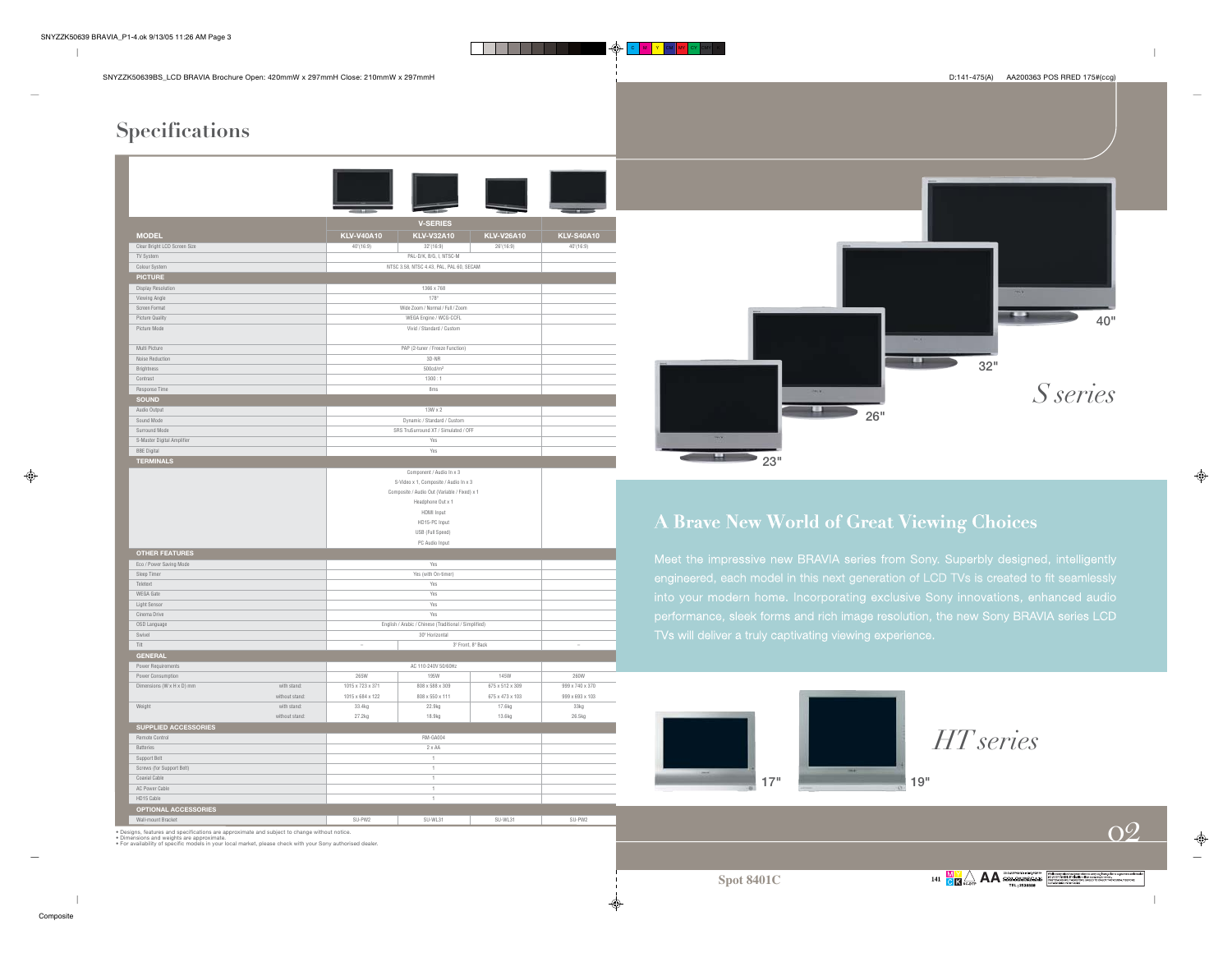$\blacksquare$ 

## **BRAVIA**

### Powered by Sony Panel Bringing You The World's Finest Displays



## *V series*

The new Sony BRAVIA series uses the world's first **7th Generation Sony LCD Panel** for truly matchless image quality and performance. Specially crafted at the S-LCD plant, these panels are produced from the world's biggest mother glass to efficiently create large, high-quality panels.



*S series*

#### **7th Generation Sony LCD Panel**

The newest generation of high-performance Sony Panels offer extreme picture quality for larger screens. Each panel delivers a wider viewing angle of 178-degrees, ensuring maximum visibility from wherever you are sitting. It also offers a spectacularly high contrast ratio for crisper images, and a very quick response time that projects fast-moving images without any blurring.

#### **1 Mega Pixel Panel**

**Composite** 

Enjoy the impeccable clarity and realism of High Definition (HD) images with the Sony BRAVIA series. With its breathtaking 1 Mega Pixel WXGA (1366 x 768) display and widescreen 16:9 aspect ratio, you experience an unprecedented level of resolution and realism.



- Multi-system TV Tuner • Picture-And-Picture
- (2-tuner PAP) • Picture-And-Picture (PAP)
- Picture Freeze• WEGA Gate On-screen Guide
- Light Sensor
- PC Input (HD15) **KLV-V32A10**
- USB (full speed) Interface • HDMI Input • 32" LCD TV• 1 Mega Pixel HD Panel
- Audio Output: 13W x 2 (1366 x 768 WXGA)
- BBE Digital • WCG (Wide Color Gamut)–CCFL

C M <mark>Y CM MY</mark> CY CMY K

- S-Master Digital Amplifier • WEGA Engine Technology • SRS TruSurround XT
- 30º Swivel• Viewing Angle 178º
- 3º Front / 8º Back Tilt • Brightness 500cd/m2
- -
	- **KLV-V26A10**
	- 26" LCD TV• 1 Mega Pixel HD Panel
	- (1366 x 768 WXGA)
- WCG (Wide Color
- Gamut)–CCFL

 • 23" LCD TV • 1 Mega Pixel HD Panel (1366 x 768 WXGA) • Viewing Angle 178º • Brightness 500cd/m<sup>2</sup>

- WEGA Engine Technology • Viewing Angle 178º
- Brightness 500cd/m2
- PC Input (HD15) • USB (full speed) Interface
- HDMI Input • Audio Output: 13W x 2
- BBE Digital
	- S-Master Digital Amplifier • SRS TruSurround XT

• Contrast 1300 : 1 • Response Time 8ms • Multi-system TV Tuner • Picture-And-Picture (2-tuner PAP) • Picture-And-Picture (PAP) Picture Freeze • WEGA Gate On-screen Guide• Light Sensor

- 30º Swivel
	- 3º Front / 8º Back Tilt

• Response Time 10ms • Multi-system TV Tuner • Picture-In-Picture (PIP) Picture Freeze• Light Sensor • WEGA Gate On-screen Guide• PC Input (HD15) • Audio Output: 5W x 2 • BBE Digital • SRS TruSurround • 30º Swivel• 3º Front / 8º Back Tilt

- Response Time 8ms • Multi-system TV Tuner • Picture-In-Picture (PIP) Picture Freeze• Light Sensor
	- PC Input (HD15) • Audio Output: 10W x 2
		-
		-
- *HT series*

⊕

**KLV-S26A10**



 • 1280 x 1024 SXGA • Clear Bright LCD • Multi-system TV Tuner • Picture-In-Picture (PIP) • PC Input (DVI-D, HD15) • Audio Output:  $3W \times 2 + 5W$  Subwoofe • 20º Back Tilt• Light Sensor

#### **MFM-HT75W**• 17" LCD TV • 1280 x 768 WXGA• Clear Bright LCD

- Multi-system TV Tuner • Picture-In-Picture (PIP)
	- PC Input (DVI-D, HD15)
	- Audio Output:
	- $3W \times 2 + 5W$  Subwoofer
	- 20º Back Tilt• Light Sensor

♦

**Spot 8401C**

**AA**JW





</u>









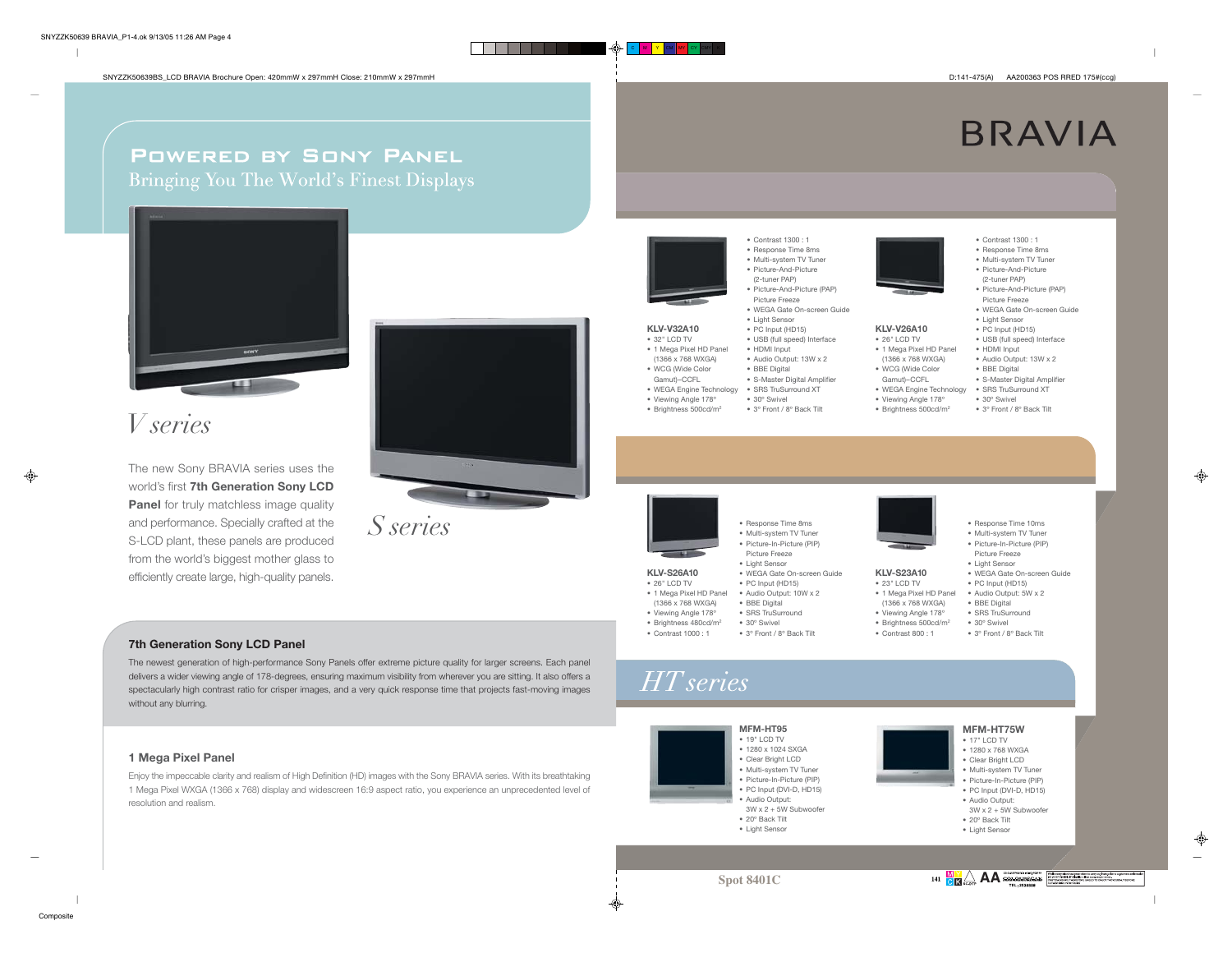$\overline{\phantom{a}}$ 

### **Feature Summary**

## *V series*



### **KLV-V40A10**

• 40" LCD TV • 1 Mega Pixel HD Panel (1366 x 768 WXGA) • WCG (Wide Color Gamut)–CCFL • WEGA Engine Technology • Viewing Angle 178º

| · Brightness 500cd/m <sup>2</sup>          |
|--------------------------------------------|
| $\bullet$ Contrast 1300 : 1                |
| · Response Time 8ms                        |
| · Multi-system TV Tuner                    |
| · Picture-And-Picture (2-tuner PAP)        |
| · Picture-And-Picture (PAP) Picture Freeze |
| · WEGA Gate On-screen Guide                |
| • Light Sensor                             |
| · PC Input (HD15)                          |
| • USB (full speed) Interface               |
| · HDMI Input                               |
| • Audio Output: 13W x 2                    |
| · BBE Digital                              |
| · S-Master Digital Amplifier               |
| · SRS TruSurround XT                       |
| • 30° Swivel                               |
|                                            |

• Brightness 480cd/m2 • Contrast 1000 : 1 • Response Time 8ms • Multi-system TV Tuner • Picture-In-Picture (PIP) Picture Freeze• Light Sensor • WEGA Gate On-screen Guide• PC Input (HD15) • Audio Output: 10W x 2 • BBE Digital • SRS TruSurround• 30º Swivel• 3º Front / 8º Back Tilt

**KLV-S32A10**• 32" LCD TV • 1 Mega Pixel HD Panel (1366 x 768 WXGA) • Viewing Angle 178º

## *S series*



**KLV-S40A10** • 40" LCD TV • 1 Mega Pixel HD Panel (1366 x 768 WXGA) • Viewing Angle 178º



• PC Input (HD15)

- Audio Output: 10W x 2 • BBE Digital
- SRS TruSurround
- 30º Swivel

## *B series*

**KLV-B20G10** • 20" LCD TV • 640 X 480 VGA • Multi-system TV Tuner • Picture-In-Picture (PIP) Picture Freeze • Audio Output: 3W x 2 • BBE Digital

• 10º Back Tilt

- **KLV-B15G10** • 15" LCD TV • 640 x 480 VGA
	- Multi-system TV Tuner • Picture-In-Picture (PIP) Picture Freeze • Audio Output: 2W x 2 • BBE Digital • 10º Back Tilt

⊕

## *V series (40/32/26 inch)*

C M <mark>Y CM MY</mark> CY CMY K

# **BRAVIA**

The new Sony BRAVIA V-series LCD TVs offer exceptionally sharp images on their 7th Generation Sony LCD Panels with 1 Mega Pixel resolution and high definition capabilities. Integrated with Sony's own WEGA Engine and new Wide Colour Gamut – CCFL, they deliver the most vibrant pictures imaginable. •



### **Matchless Picture Quality**

Working seamlessly together, these unique Sony technologies deliver a level of image clarity and colour that is just simply breathtaking.

#### **Wide Colour Gamut–CCFL**

A revolutionary Sony innovation, the Wide Colour Gamut–CCFL (Cold Cathode Fluorescent Lamp) uses improved phosphors to emit deeper reds and greens for more accurate colour reproduction. Images are reproduced with enhanced vibrancy and intensity, resulting in an even greater sense of realism.





⊕

♦

o4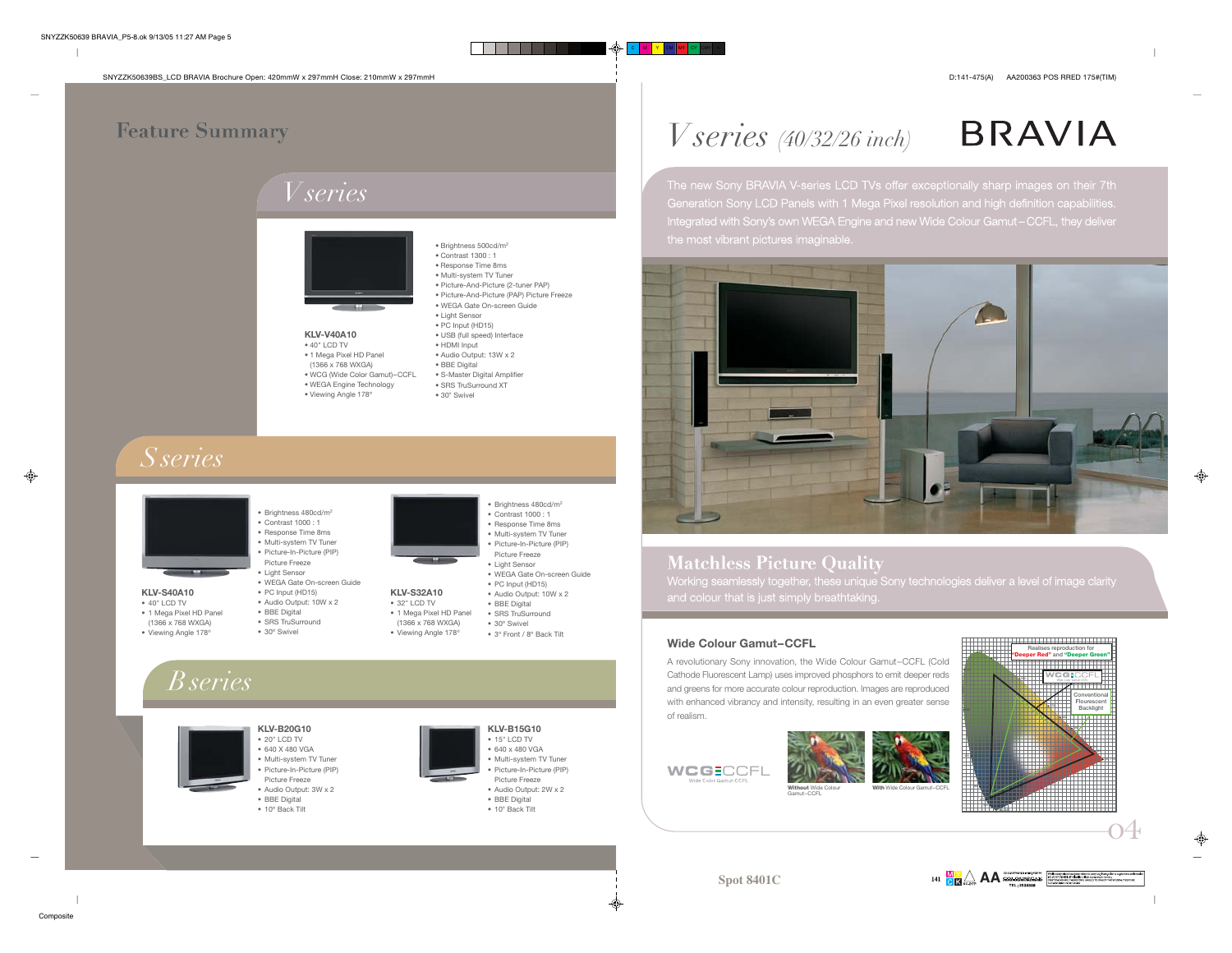- 1

## *V series*

#### **WEGA Engine**

Experience beautiful and true-to-life picture quality with the sophisticated Sony WEGA Engine, an advanced picture quality system that integrates a host of unique technologies and circuitry to enable full, precise digital image processing. Enjoy a stunning display of highly realistic images, amazing detail and sharpness, reduced noise and enhanced clarity, with improved depth and contrast.



Converts various types of signals into high-quality digital signals. Creates a highdensity picture from the all picture parameters of each display device original source with Digital Reality Creation. Fine-tunes and scales Maximises the strength to High Definition picture quality. with natural colours andsmooth gradation

**Without WEGA Engine With WEGA Engine Without WEGA Engine With WEGA Engine MORE REALITY** Enhances reality and depth in picture dimension.

**Benefits of WEGA Engine**



**HIGHER CONTRAST**

Minimises noise level for a finer image.

\_\_\_\_

**LESS NOISE**

### **Viewing Comfort and Convenience** Enjoy a selection of features that allow total control over the TV's settings, positions and connectivity options.

**Extended Connectivity**

Designed for maximum versatility, the V-series is equipped with a comprehensive range of input interfaces.

#### **HDMI Input**

The new HDMI (High-Definition Multimedia Interface) is the first industry-supported, uncompressed, all-digital audio/video interface. HDMI supports enhanced or High Definition video, together with multi-channel digital audio to provide matchless image and sound reproduction.

#### **PC Input**

The PC input (HD15-pin) offers easy connection to your PC, allowing you to use your high-resolution V-series TV as a computer monitor.

#### **USB Interface**

 The handy USB interface allows you to view images shot with your Cyber-shot digital camera, or photos and movies captured on your Handycam camcorder.



HDMI, the HDMI logo and High-Definition Multimedia Interface are trademarks or registered trademarks of HDMI Licensing LLC.





C **M Y CM MY CY CMY K** 



### **Multi-Function LCD TVs**

 Built for versatility, these unique Clear Bright HT-series LCD TVs combine cool curves with practical functions for both home and office use.



#### **High Resolution Panel**

Choose between the smart 19" MFM-HT95 with its **1280 x 1024 SXGA** panel, or the widescreen 17" MFM-HT75W with its **1280 x 768 WXGA** panel.

#### **Clear Bright LCD**

The HT-series LCD TVs are equipped with **Clear Bright LCD** screens that bring out the sharpness and richness of both still and moving images. With the Glare Filter, they realise sharp contrast, with minimal reflection and richer colour reproduction. Images are more natural and realistic on the screen.

#### **PC Input (DVI-D and Analogue)**

Enjoy seamless connectivity with both PC (**digital DVI-D and analogue HD15**) and Video (Component, S-Video and Composite) inputs. With this flexibility, you can truly experience a complete multi-infotainment experience.

#### **Multi-Function TV with PIP**

For people who enjoy multi-tasking, the HT-series LCD TVs offer exceptional versatility. Now you can surf the Internet while watching your favourite DVD movie, or work on a document while watching a news broadcast. For more personal convenience, the subscreen may be freely resized – to small, medium or large. It can then be positioned easily at any of the four corners of the main screen, allowing you to customise the appearance of your display freely.

**SRS WOW™ Sound**Prepare yourself for a stunning audio performance. The HT-series

#### a 5W centre woofer and 2 x 3W speakers, for a pure and **WOW** is a trademark of SRS Labs, Inc.

LCD TVs offer a built-in SRS WOW™ Sound system, including

#### **Easy Tilt**

solid sound.

Brilliantly designed for simplicity and ease of use, the HT-series LCD TVs come with an easily adjustable Tilt Stand. Simply press lightly on the top of the TV with your palm and push it gently backward to fix the angle.

#### **Light Sensor**

The HT-series LCD TVs come with an advanced Light Sensor, which automatically adjusts the display's brightness level according to the brightness of the surrounding environment. This handy function makes the display more comfortable for the viewer's eyes – especially for extended periods of viewing.



**Spot 8401C**



♠

10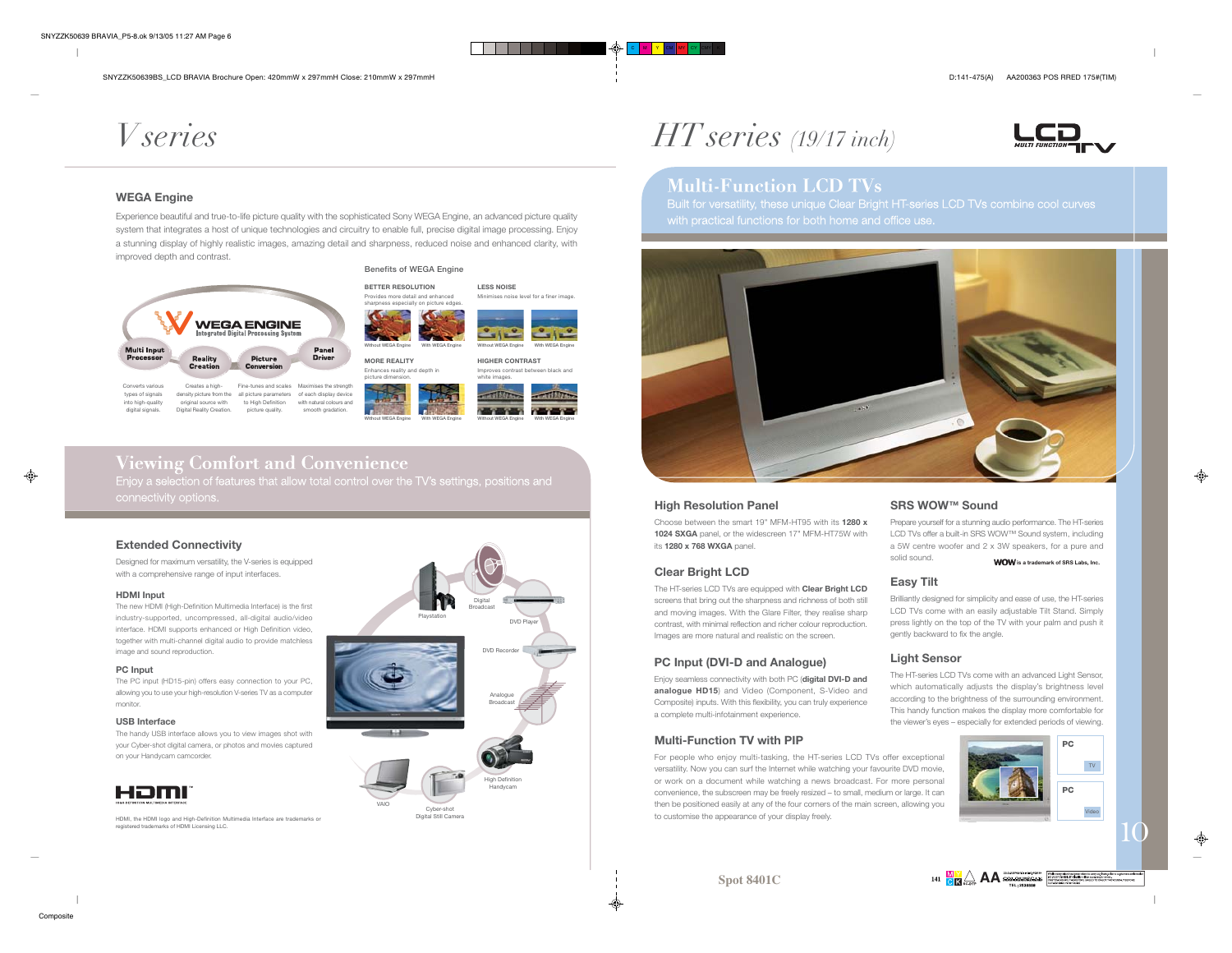- 1

**BRAVIA** 

## *B series (20/15 inch)*

# **BRAVIA**

### **For Your MaximumViewing Comfort**

Brilliantly designed to optimise limited spaces, the Sony BRAVIA B-series LCD TVs offer powerful viewing enjoyment in a sleek and compact form.



#### **Digital 1-Chip Video Processor**

Incorporating a full-digital, 1-chip video processor, the BRAVIA B-series offers superbly crisp and clear images. Integrating several unique picture enhancement technologies, the processor creates better gradations and details, enhances contrast, dynamically improves greens and whites, and reduces image flicker.

#### **Optimised for Sound**

Combining stylish design with powerful sound capabilities, the BRAVIA B-series delivers a rich audio experience. Speakers are placed on the side to offer a good sound field to the viewer, with High Aperture Ratio Speaker Covers to ensure that sounds flow smoothly with minimal resistance.



#### **BBE® Digital Sound**

With the latest BBE\* Digital technology, sounds are reproduced with natural and distinct clarity. Created to deliver pure audio quality at any level, it lets you hear every sound even when the volume is turned down.



### **Quiet, Fan-Less Performance**

Designed for efficient heat dispersal without the need for a cooling fan, the BRAVIA B-series lets you enjoy quieter, more enjoyable viewing.



#### **Picture-In-Picture Picture Freeze**

Now you don't have to worry about needing to hurriedly jot down details like addresses or recipes that flash across the TV screen. With this feature, you can freeze an image from a programme while the programme continues playing in a smaller frame.





#### **WEGA Gate**

Explore and navigate your Sony LCD TV effortlessly with the WEGA Gate feature. With it, you can easily change your settings or access your favourite TV channels and external inputs. Simply touch the WEGA Gate button on the remote control to activatethe comprehensive graphic menu.





#### **Twin Picture / Freeze Function**

The 2 tuner Twin Picture (Picture-And-Picture) function allows you to watch two different programmes or a video input on the same screen. The Freeze function allows you to freeze one screen while the other screen continues playing. This is useful for copying recipes, phone numbers and addresses that flash too quickly across your screen. Just freeze and copy the details down at your leisure!

#### **Light Sensor**

**Tilt & Swivel**

(Swivel) of the screen. Tilt not applicable to 40" model

Intelligently adjusts the screen brightness to match the ambient light in a room, ensuring a comfortable viewing experience. In a dim room, for example, the screen automatically reduces brightness to avoid straining your eyes.

### **Superb Audio Experience**

Rich, multi-dimensional sound completes your viewing pleasure.

#### **S-Master Digital Amplifier**

Using digital signal processing technology with a simplified signal path to maximise power efficiency and minimise distortion, S-Master Digital Amplifiers offer superbly pure and solid audio quality.





#### **SRS TruSurround XT**

TruSurround XT delivers enhanced Dialogue Clarity; Trubass which gives a deeper bass performance; and WOW Surround for a fuller, richer and wider sound.



**Spot 8401C**

#### **SRS(0)** TruSurround XT

is a trademark of SRS Labs, Inc.

o6

**AA**JW